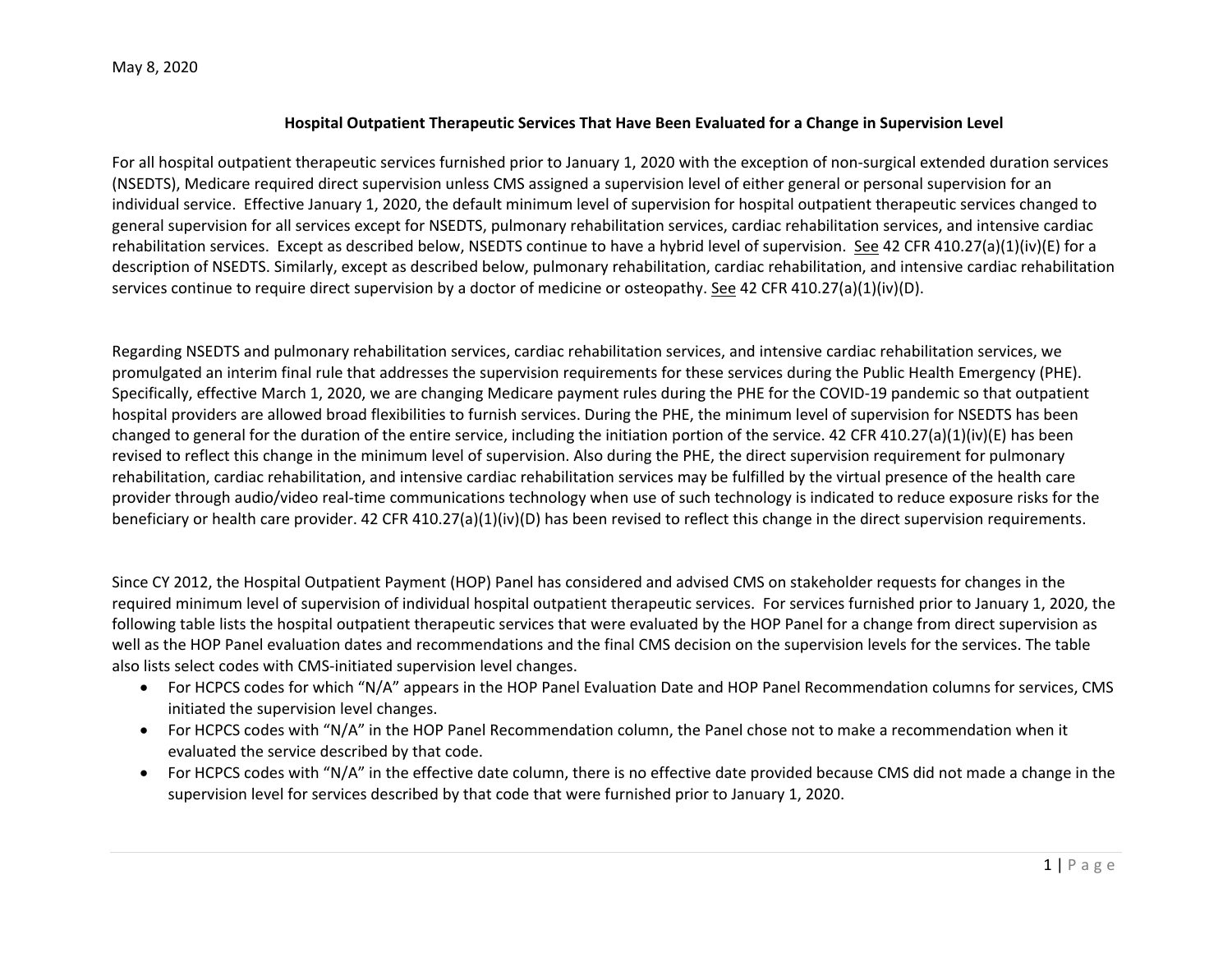Finally, the table includes two new columns. The first new column is "Level of Supervision January 1 to February 29, 2020" which indicates the required supervision level for outpatient therapeutic services furnished during the period of January 1 to February 29, 2020, that have been evaluated by the HOP Panel or CMS in the past for a change in the required supervision level. The second new column is "Level of Supervision during the COVID‐19 PHE Starting March 1, 2020. As explained above, with the exception pulmonary rehabilitation services, cardiac rehabilitation services, and intensive cardiac rehabilitation services, the required supervision level for all outpatient therapeutic services furnished during the COVID‐19 PHE starting on March 1, 2020 is general supervision.

| <b>HCPCS</b><br>Code | <b>Short Descriptor</b>          | <b>HOP Panel</b><br><b>Evaluation Date</b> | <b>HOP Panel</b><br>Recommendation | <b>CMS Decision</b> | <b>Effective Date for</b><br><b>Services Furnished</b><br>prior to January 1,<br>2020 | Level of<br>Supervision<br>January 1 to<br><b>February 29, 2020</b> | <b>Level of Supervision</b><br>during the COVID-<br><b>19 PHE Starting</b><br>March 1, 2020 |
|----------------------|----------------------------------|--------------------------------------------|------------------------------------|---------------------|---------------------------------------------------------------------------------------|---------------------------------------------------------------------|---------------------------------------------------------------------------------------------|
| C8957                | Prolonged iv inf, req pump       | N/A                                        | N/A                                | <b>NSEDTS</b>       | January 1, 2011                                                                       | <b>NSEDTS</b>                                                       | General                                                                                     |
| 11719                | Trim nail(s) any number          | Aug, 2012                                  | General                            | General             | January 1, 2013                                                                       | General                                                             | General                                                                                     |
| 29580                | Application of paste boot        | Aug, 2012                                  | General                            | General             | January 1, 2013                                                                       | General                                                             | General                                                                                     |
| 29581                | Apply multlay comprs lwr leg     | Aug, 2012                                  | General                            | General             | January 1, 2013                                                                       | General                                                             | General                                                                                     |
| 36000                | Place needle in yein             | Aug, 2012                                  | General                            | General             | January 1, 2013                                                                       | General                                                             | General                                                                                     |
| 36430                | <b>Blood transfusion service</b> | March, 2014                                | General                            | General             | July 1, 2014                                                                          | General                                                             | General                                                                                     |
| 36591                | Draw blood off venous device     | Aug, 2012                                  | General                            | General             | January 1, 2013                                                                       | General                                                             | General                                                                                     |
| 36592                | Collect blood from picc          | Aug, 2012                                  | General                            | General             | January 1, 2013                                                                       | General                                                             | General                                                                                     |
| 36593                | Declot vascular device           | March, 2014                                | General                            | General             | July 1, 2014                                                                          | General                                                             | General                                                                                     |
| 36600                | Withdrawal of arterial blood     | March, 2014                                | General                            | General             | July 1, 2014                                                                          | General                                                             | General                                                                                     |
| 51700                | Irrigation of bladder            | Aug, 2012                                  | General                            | General             | January 1, 2013                                                                       | General                                                             | General                                                                                     |
| 51701                | Insert bladder catheter          | Feb, 2012                                  | General                            | General             | July 1, 2012                                                                          | General                                                             | General                                                                                     |
| 51702                | Insert temp bladder cath         | Aug, 2012                                  | General                            | General             | January 1, 2013                                                                       | General                                                             | General                                                                                     |
| 51705                | Change of bladder tube           | Aug, 2012                                  | General                            | General             | January 1, 2013                                                                       | General                                                             | General                                                                                     |
| 51798                | Us urine capacity measure        | Aug, 2012                                  | General                            | General             | January 1, 2013                                                                       | General                                                             | General                                                                                     |
| 90471                | Immunization admin               | Feb, 2012                                  | General                            | General             | July 1, 2012                                                                          | General                                                             | General                                                                                     |
| 90472                | Immunization admin each add      | Feb, 2012                                  | General                            | General             | July 1, 2012                                                                          | General                                                             | General                                                                                     |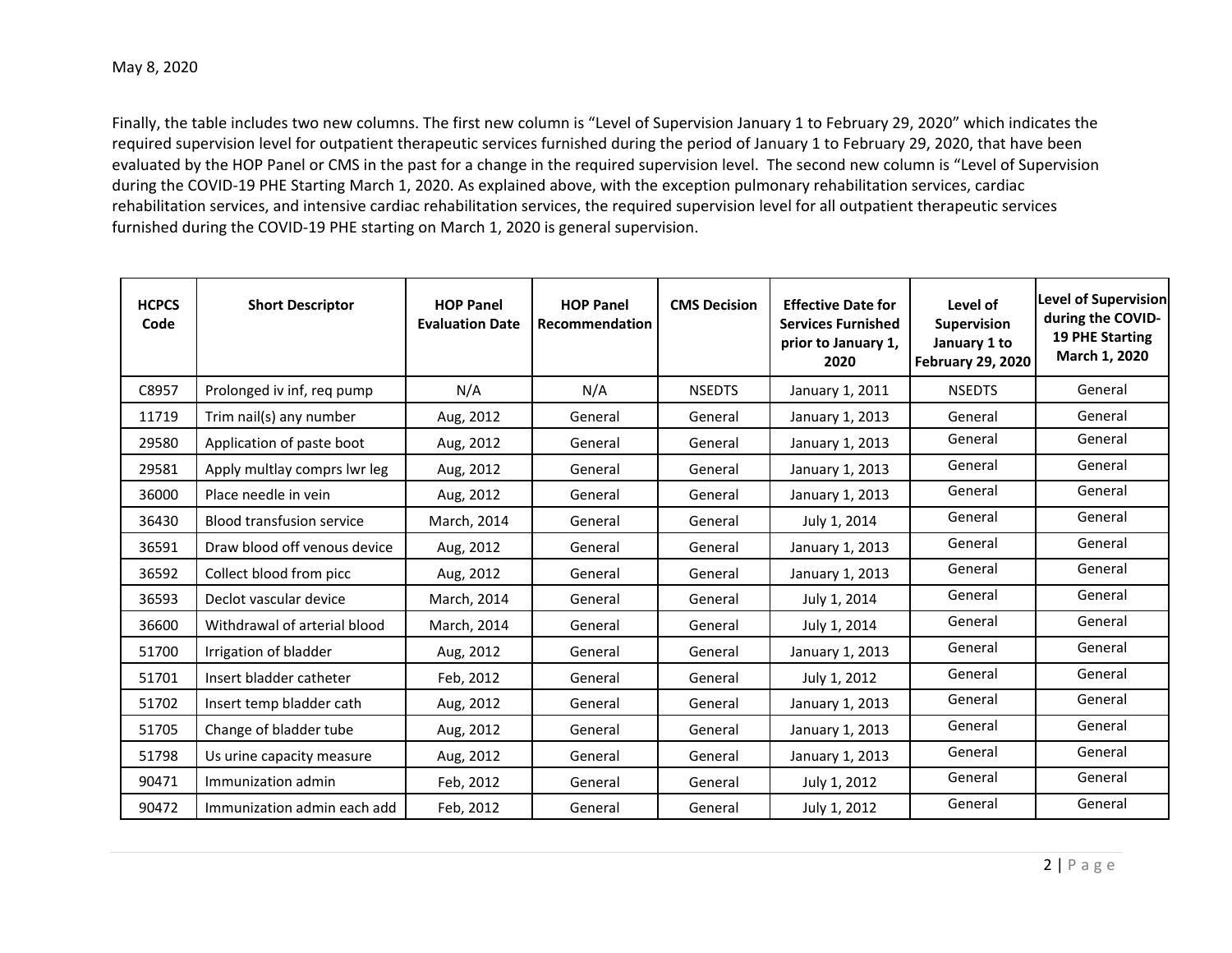| <b>HCPCS</b><br>Code | <b>Short Descriptor</b>      | <b>HOP Panel</b><br><b>Evaluation Date</b> | <b>HOP Panel</b><br>Recommendation | <b>CMS Decision</b> | <b>Effective Date for</b><br><b>Services Furnished</b><br>prior to January 1,<br>2020 | Level of<br>Supervision<br>January 1 to<br><b>February 29, 2020</b> | <b>Level of Supervision</b><br>during the COVID-<br><b>19 PHE Starting</b><br>March 1, 2020 |
|----------------------|------------------------------|--------------------------------------------|------------------------------------|---------------------|---------------------------------------------------------------------------------------|---------------------------------------------------------------------|---------------------------------------------------------------------------------------------|
| 90473                | Immune admin oral/nasal      | Feb, 2012                                  | General                            | General             | July 1, 2012                                                                          | General                                                             | General                                                                                     |
| 90474                | Immune admin oral/nasal addl | Feb, 2012                                  | General                            | General             | July 1, 2012                                                                          | General                                                             | General                                                                                     |
| 90832                | Psytx pt&/family 30 minutes  | Feb, 2012                                  | General                            | General             | July 1, 2012                                                                          | General                                                             | General                                                                                     |
| 90834                | Psytx pt&/family 45 minutes  | Feb, 2012                                  | General                            | General             | July 1, 2012                                                                          | General                                                             | General                                                                                     |
| 90837                | Psytx pt&/family 60 minutes  | Feb, 2012                                  | General                            | General             | July 1, 2012                                                                          | General                                                             | General                                                                                     |
| 90785                | Psytx complex interactive    | Feb, 2012                                  | General                            | General             | July 1, 2012                                                                          | General                                                             | General                                                                                     |
| 90846                | Family psytx w/o patient     | Feb, 2012                                  | General                            | General             | July 1, 2012                                                                          | General                                                             | General                                                                                     |
| 90847                | Family psytx w/patient       | Feb, 2012                                  | General                            | General             | July 1, 2012                                                                          | General                                                             | General                                                                                     |
| 90849                | Multiple family group psytx  | Feb, 2012                                  | General                            | General             | July 1, 2012                                                                          | General                                                             | General                                                                                     |
| 90853                | Group psychotherapy          | Feb, 2012                                  | General                            | General             | July 1, 2012                                                                          | General                                                             | General                                                                                     |
| 90857                | Intac group psytx            | Feb, 2012                                  | General                            | General             | July 1, 2012                                                                          | General                                                             | General                                                                                     |
| 94640                | Airway inhalation treatment  | Feb, 2012                                  | <b>NSEDTS</b>                      | Direct              | July 1, 2012                                                                          | General                                                             | General                                                                                     |
| 94640                | Airway inhalation treatment  | March, 2014                                | None                               | Direct              | N/A                                                                                   | General                                                             | General                                                                                     |
| 94667                | Chest wall manipulation      | March, 2014                                | General                            | General             | N/A                                                                                   | General                                                             | General                                                                                     |
| 94668                | Chest wall manipulation      | March, 2014                                | General                            | General             | July 1, 2014                                                                          | General                                                             | General                                                                                     |
| 96360                | Hydration iv infusion init   | Aug, 2012                                  | General                            | General             | January 1, 2013                                                                       | General                                                             | General                                                                                     |
| 96361                | Hydrate iv infusion add-on   | Aug, 2012                                  | General                            | General             | January 1, 2013                                                                       | General                                                             | General                                                                                     |
| 96365                | Ther/proph/diag iv inf init  | Aug, 2012                                  | General                            | <b>NSEDTS</b>       | N/A                                                                                   | <b>NSEDTS</b>                                                       | General                                                                                     |
| 96366                | Ther/proph/diag iv inf addon | Aug, 2012                                  | General                            | General             | January 1, 2013                                                                       | General                                                             | General                                                                                     |
| 96367                | Tx/proph/dg addl seq iv inf  | Aug, 2012                                  | General                            | <b>NSEDTS</b>       | N/A                                                                                   | <b>NSEDTS</b>                                                       | General                                                                                     |
| 96368                | Ther/diag concurrent inf     | Aug, 2012                                  | General                            | <b>NSEDTS</b>       | N/A                                                                                   | <b>NSEDTS</b>                                                       | General                                                                                     |
| 96369                | Sc ther infusion up to 1 hr  | March, 2014                                | General                            | <b>NSEDTS</b>       | N/A                                                                                   | <b>NSEDTS</b>                                                       | General                                                                                     |
| 96370                | Sc ther infusion addl hr     | March, 2014                                | General                            | General             | July 1, 2014                                                                          | General                                                             | General                                                                                     |
| 96371                | Sc ther infusion reset pump  | March, 2014                                | General                            | <b>NSEDTS</b>       | N/A                                                                                   | <b>NSEDTS</b>                                                       | General                                                                                     |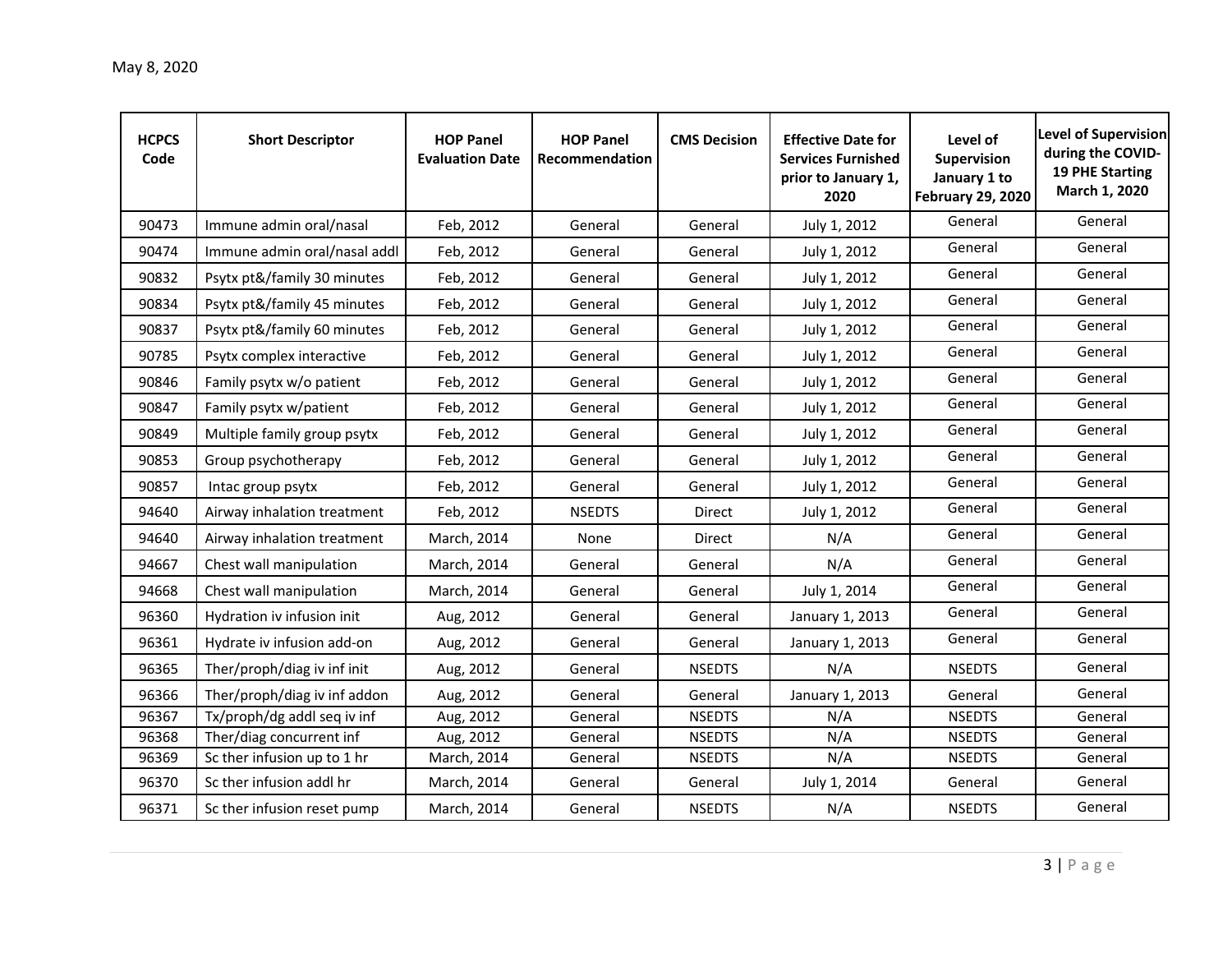| <b>HCPCS</b><br>Code | <b>Short Descriptor</b>      | <b>HOP Panel</b><br><b>Evaluation Date</b> | <b>HOP Panel</b><br>Recommendation | <b>CMS Decision</b> | <b>Effective Date for</b><br><b>Services Furnished</b><br>prior to January 1,<br>2020 | Level of<br>Supervision<br>January 1 to<br><b>February 29, 2020</b> | <b>Level of Supervision</b><br>during the COVID-<br><b>19 PHE Starting</b><br>March 1, 2020 |
|----------------------|------------------------------|--------------------------------------------|------------------------------------|---------------------|---------------------------------------------------------------------------------------|---------------------------------------------------------------------|---------------------------------------------------------------------------------------------|
| 96372                | Ther/proph/diag inj sc/im    | Aug, 2012                                  | General                            | General             | January 1, 2013                                                                       | General                                                             | General                                                                                     |
| 96374                | Ther/proph/diag inj iv push  | Aug, 2012                                  | General                            | <b>NSEDTS</b>       | N/A                                                                                   | <b>NSEDTS</b>                                                       | General                                                                                     |
| 96375                | Tx/pro/dx inj new drug addon | Aug, 2012                                  | General                            | <b>NSEDTS</b>       | N/A                                                                                   | <b>NSEDTS</b>                                                       | General                                                                                     |
| 96376                | Tx/pro/dx inj same drug adon | Aug, 2012                                  | General                            | General             | January 1, 2013                                                                       | General                                                             | General                                                                                     |
| 96401                | Chemo anti-neopl sq/im       | March/August                               | General                            | Direct              | N/A                                                                                   | General                                                             | General                                                                                     |
| 96402                | Chemo hormon antineopl       | March/August                               | General                            | Direct              | N/A                                                                                   | General                                                             | General                                                                                     |
| 96409                | Chemo iv push sngl drug      | March/August                               | General                            | Direct              | N/A                                                                                   | General                                                             | General                                                                                     |
| 96411                | Chemo iv push addl drug      | March/August                               | General                            | Direct              | N/A                                                                                   | General                                                             | General                                                                                     |
| 96413                | Chemo iv infusion 1 hr       | March/August                               | General                            | Direct              | N/A                                                                                   | General                                                             | General                                                                                     |
| 96415                | Chemo iv infusion addl hr    | March/August                               | General                            | <b>Direct</b>       | N/A                                                                                   | General                                                             | General                                                                                     |
| 96416                | Chemo prolong infuse w/pump  | March/August                               | General                            | Direct              | N/A                                                                                   | General                                                             | General                                                                                     |
| 96417                | Chemo iv infus each addl seq | March/August                               | General                            | Direct              | N/A                                                                                   | General                                                             | General                                                                                     |
| 96521                | Refill/maint portable pump   | Aug, 2012                                  | General                            | General             | January 1, 2013                                                                       | General                                                             | General                                                                                     |
| 96523                | Irrig drug delivery device   | Aug, 2012                                  | General                            | General             | January 1, 2013                                                                       | General                                                             | General                                                                                     |
| 97597                | Rmvl devital tis 20 cm/<     | March, 2014<br>March 2015                  | General<br>N/A                     | <b>Direct</b>       | N/A                                                                                   | General                                                             | General                                                                                     |
| 99406                | Behav chng smoking 3-10 min  | Feb, 2012                                  | General                            | General             | July 1, 2012                                                                          | General                                                             | General                                                                                     |
| 99407                | Behav chng smoking > 10 min  | Feb, 2012                                  | General                            | General             | July 1, 2012                                                                          | General                                                             | General                                                                                     |
| 99490                | Chron care mgmt srvc 20 min  | N/A                                        | N/A                                | General             | January 1, 2015                                                                       | General                                                             | General                                                                                     |
| 99495                | Trans care mgmt 14 day disch | N/A                                        | N/A                                | General             | January 1, 2015                                                                       | General                                                             | General                                                                                     |
| 99496                | Trans care mgmt 7 day disch  | N/A                                        | N/A                                | General             | January 1, 2015                                                                       | General                                                             | General                                                                                     |
| G0008                | Admin influenza virus vac    | Aug, 2012                                  | General                            | General             | January 1, 2013                                                                       | General                                                             | General                                                                                     |
| G0009                | Admin pneumococcal vaccine   | Aug, 2012                                  | General                            | General             | January 1, 2013                                                                       | General                                                             | General                                                                                     |
| G0010                | Admin hepatitis b vaccine    | Aug, 2012                                  | General                            | General             | January 1, 2013                                                                       | General                                                             | General                                                                                     |